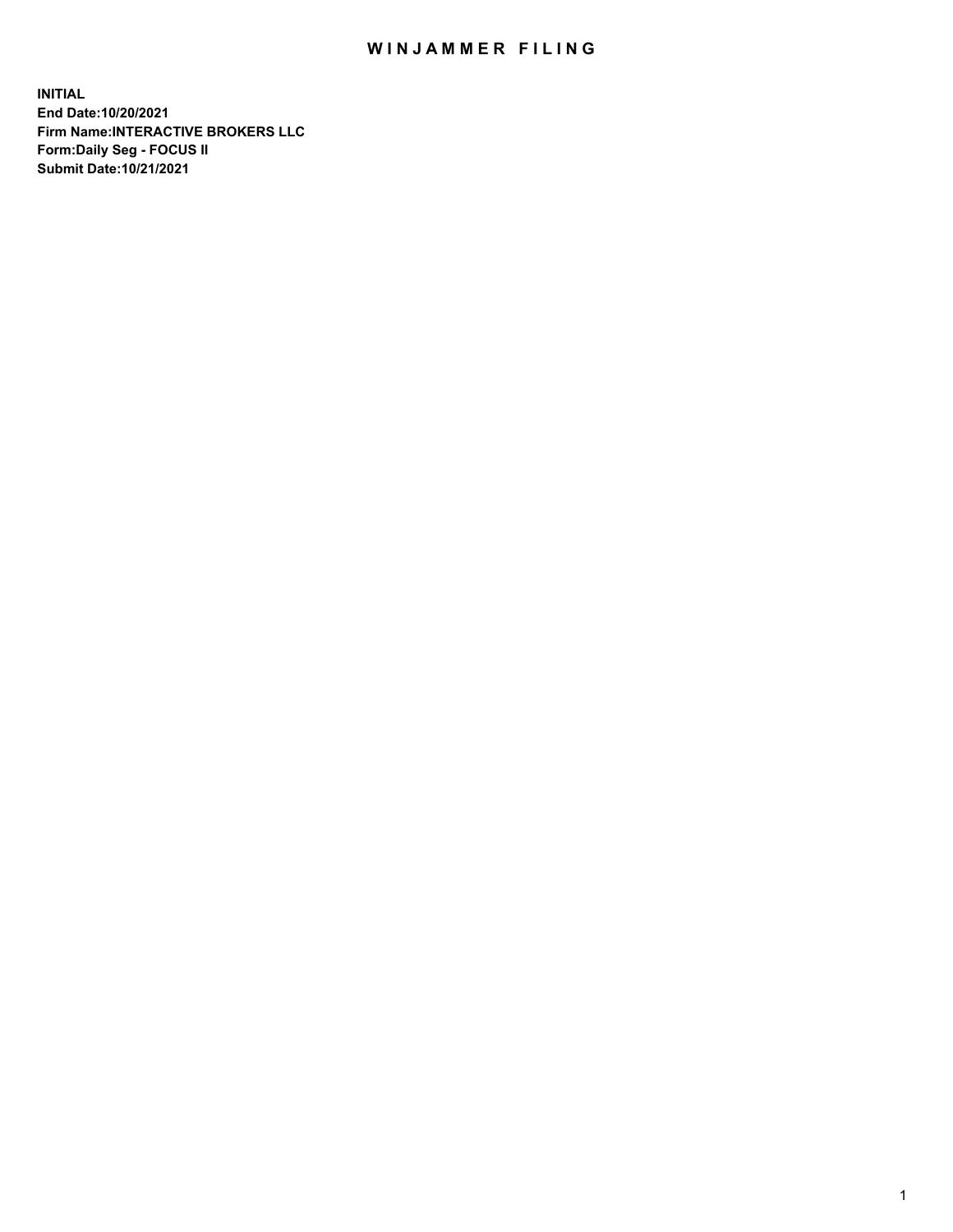**INITIAL End Date:10/20/2021 Firm Name:INTERACTIVE BROKERS LLC Form:Daily Seg - FOCUS II Submit Date:10/21/2021 Daily Segregation - Cover Page**

| Name of Company                                                                                                                                                                                                                                                                                                                | <b>INTERACTIVE BROKERS LLC</b>                                                                           |
|--------------------------------------------------------------------------------------------------------------------------------------------------------------------------------------------------------------------------------------------------------------------------------------------------------------------------------|----------------------------------------------------------------------------------------------------------|
| <b>Contact Name</b>                                                                                                                                                                                                                                                                                                            | James Menicucci                                                                                          |
| <b>Contact Phone Number</b>                                                                                                                                                                                                                                                                                                    | 203-618-8085                                                                                             |
| <b>Contact Email Address</b>                                                                                                                                                                                                                                                                                                   | jmenicucci@interactivebrokers.c<br>om                                                                    |
| FCM's Customer Segregated Funds Residual Interest Target (choose one):<br>a. Minimum dollar amount: ; or<br>b. Minimum percentage of customer segregated funds required:%; or<br>c. Dollar amount range between: and; or<br>d. Percentage range of customer segregated funds required between:% and%.                          | <u>0</u><br>$\overline{\mathbf{0}}$<br>155,000,000 245,000,000<br>0 <sub>0</sub>                         |
| FCM's Customer Secured Amount Funds Residual Interest Target (choose one):<br>a. Minimum dollar amount: ; or<br>b. Minimum percentage of customer secured funds required:%; or<br>c. Dollar amount range between: and; or<br>d. Percentage range of customer secured funds required between:% and%.                            | <u>0</u><br>$\overline{\mathbf{0}}$<br>80,000,000 120,000,000<br><u>00</u>                               |
| FCM's Cleared Swaps Customer Collateral Residual Interest Target (choose one):<br>a. Minimum dollar amount: ; or<br>b. Minimum percentage of cleared swaps customer collateral required:% ; or<br>c. Dollar amount range between: and; or<br>d. Percentage range of cleared swaps customer collateral required between:% and%. | $\overline{\mathbf{0}}$<br>$\underline{\mathbf{0}}$<br>$\underline{0}$ $\underline{0}$<br>0 <sub>0</sub> |

Attach supporting documents CH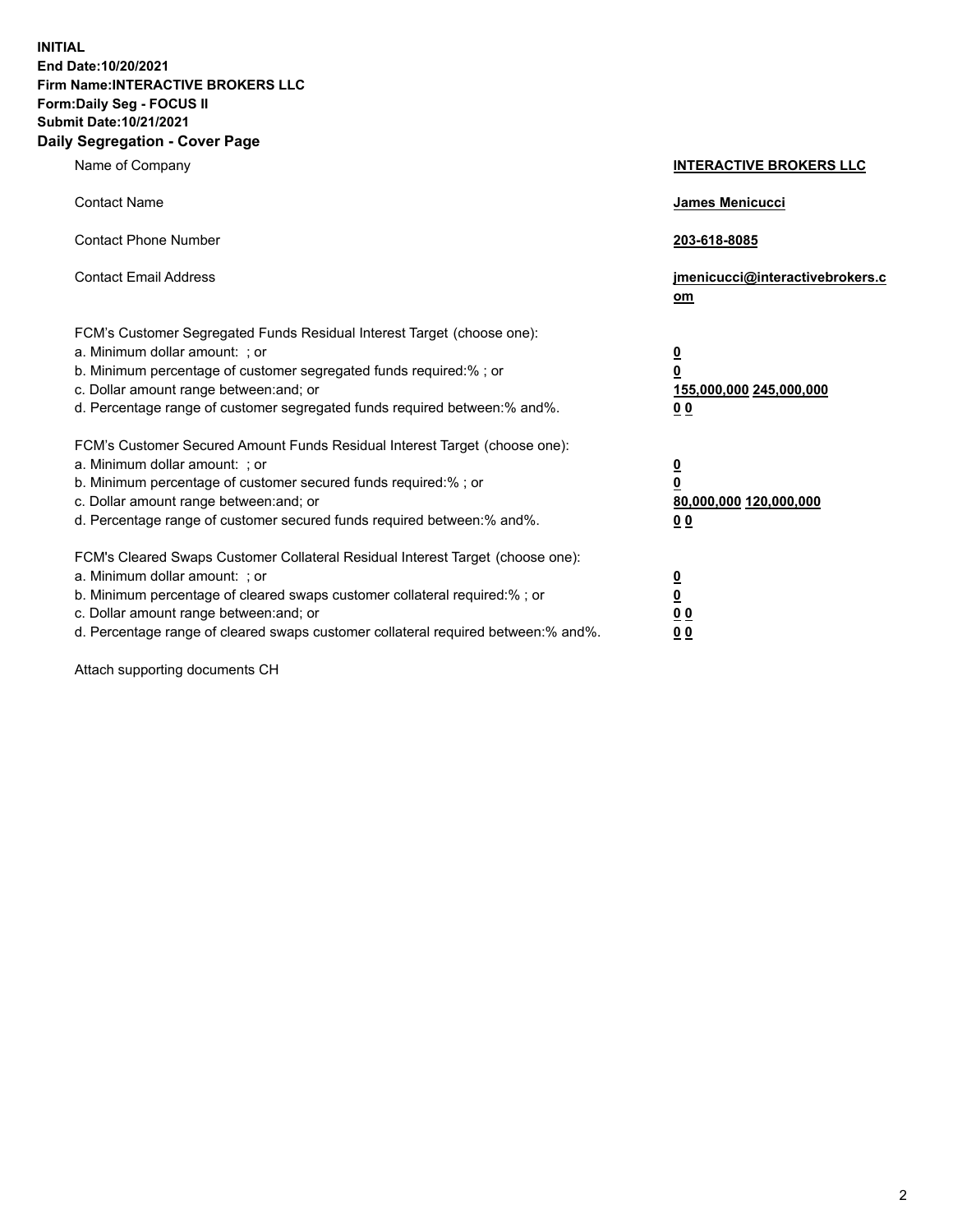## **INITIAL End Date:10/20/2021 Firm Name:INTERACTIVE BROKERS LLC Form:Daily Seg - FOCUS II Submit Date:10/21/2021 Daily Segregation - Secured Amounts**

|                | Daily Jegregation - Jeculed Aniounts                                                        |                                                |
|----------------|---------------------------------------------------------------------------------------------|------------------------------------------------|
|                | Foreign Futures and Foreign Options Secured Amounts                                         |                                                |
|                | Amount required to be set aside pursuant to law, rule or regulation of a foreign            | $0$ [7305]                                     |
|                | government or a rule of a self-regulatory organization authorized thereunder                |                                                |
| $\mathbf{1}$ . | Net ledger balance - Foreign Futures and Foreign Option Trading - All Customers             |                                                |
|                | A. Cash                                                                                     | 511, 126, 319 [7315]                           |
|                | B. Securities (at market)                                                                   | $0$ [7317]                                     |
| 2.             | Net unrealized profit (loss) in open futures contracts traded on a foreign board of trade   | 14,321,010 [7325]                              |
| 3.             | Exchange traded options                                                                     |                                                |
|                | a. Market value of open option contracts purchased on a foreign board of trade              | 130,467 [7335]                                 |
|                | b. Market value of open contracts granted (sold) on a foreign board of trade                | $-52,125$ [7337]                               |
| 4.             | Net equity (deficit) (add lines 1. 2. and 3.)                                               | 525,525,671 [7345]                             |
| 5.             | Account liquidating to a deficit and account with a debit balances - gross amount           | 5,237 [7351]                                   |
|                | Less: amount offset by customer owned securities                                            | 0 [7352] 5,237 [7354]                          |
| 6.             | Amount required to be set aside as the secured amount - Net Liquidating Equity              | 525,530,908 [7355]                             |
|                | Method (add lines 4 and 5)                                                                  |                                                |
| 7.             | Greater of amount required to be set aside pursuant to foreign jurisdiction (above) or line | 525,530,908 [7360]                             |
|                | 6.                                                                                          |                                                |
|                | FUNDS DEPOSITED IN SEPARATE REGULATION 30.7 ACCOUNTS                                        |                                                |
| 1.             | Cash in banks                                                                               |                                                |
|                | A. Banks located in the United States                                                       | 105,943,397 [7500]                             |
|                | B. Other banks qualified under Regulation 30.7                                              | 0 [7520] 105,943,397 [7530]                    |
| 2.             | Securities                                                                                  |                                                |
|                | A. In safekeeping with banks located in the United States                                   | 320,992,080 [7540]                             |
|                | B. In safekeeping with other banks qualified under Regulation 30.7                          | 0 [7560] 320,992,080 [7570]                    |
| 3.             | Equities with registered futures commission merchants                                       |                                                |
|                | A. Cash                                                                                     | $0$ [7580]                                     |
|                | <b>B.</b> Securities                                                                        | $0$ [7590]                                     |
|                | C. Unrealized gain (loss) on open futures contracts                                         | $0$ [7600]                                     |
|                | D. Value of long option contracts                                                           | $0$ [7610]                                     |
|                | E. Value of short option contracts                                                          | 0 [7615] 0 [7620]                              |
| 4.             | Amounts held by clearing organizations of foreign boards of trade                           |                                                |
|                | A. Cash                                                                                     | $Q$ [7640]                                     |
|                | <b>B.</b> Securities                                                                        | $0$ [7650]                                     |
|                | C. Amount due to (from) clearing organization - daily variation                             | $0$ [7660]                                     |
|                | D. Value of long option contracts                                                           | $0$ [7670]                                     |
|                | E. Value of short option contracts                                                          | 0 [7675] 0 [7680]                              |
| 5.             | Amounts held by members of foreign boards of trade                                          |                                                |
|                | A. Cash                                                                                     | 205,310,103 [7700]                             |
|                | <b>B.</b> Securities                                                                        | $0$ [7710]                                     |
|                | C. Unrealized gain (loss) on open futures contracts                                         | 15,840,710 [7720]                              |
|                | D. Value of long option contracts                                                           | 130,467 [7730]                                 |
|                | E. Value of short option contracts                                                          | <mark>-52,125</mark> [7735] 221,229,155 [7740] |
| 6.             | Amounts with other depositories designated by a foreign board of trade                      | 0 [7760]                                       |
| 7.             | Segregated funds on hand                                                                    | $0$ [7765]                                     |
| 8.             | Total funds in separate section 30.7 accounts                                               | 648,164,632 [7770]                             |
| 9.             | Excess (deficiency) Set Aside for Secured Amount (subtract line 7 Secured Statement         | 122,633,724 [7380]                             |
| 10.            | Page 1 from Line 8)                                                                         |                                                |
| 11.            | Management Target Amount for Excess funds in separate section 30.7 accounts                 | 80,000,000 [7780]                              |
|                | Excess (deficiency) funds in separate 30.7 accounts over (under) Management Target          | 42,633,724 [7785]                              |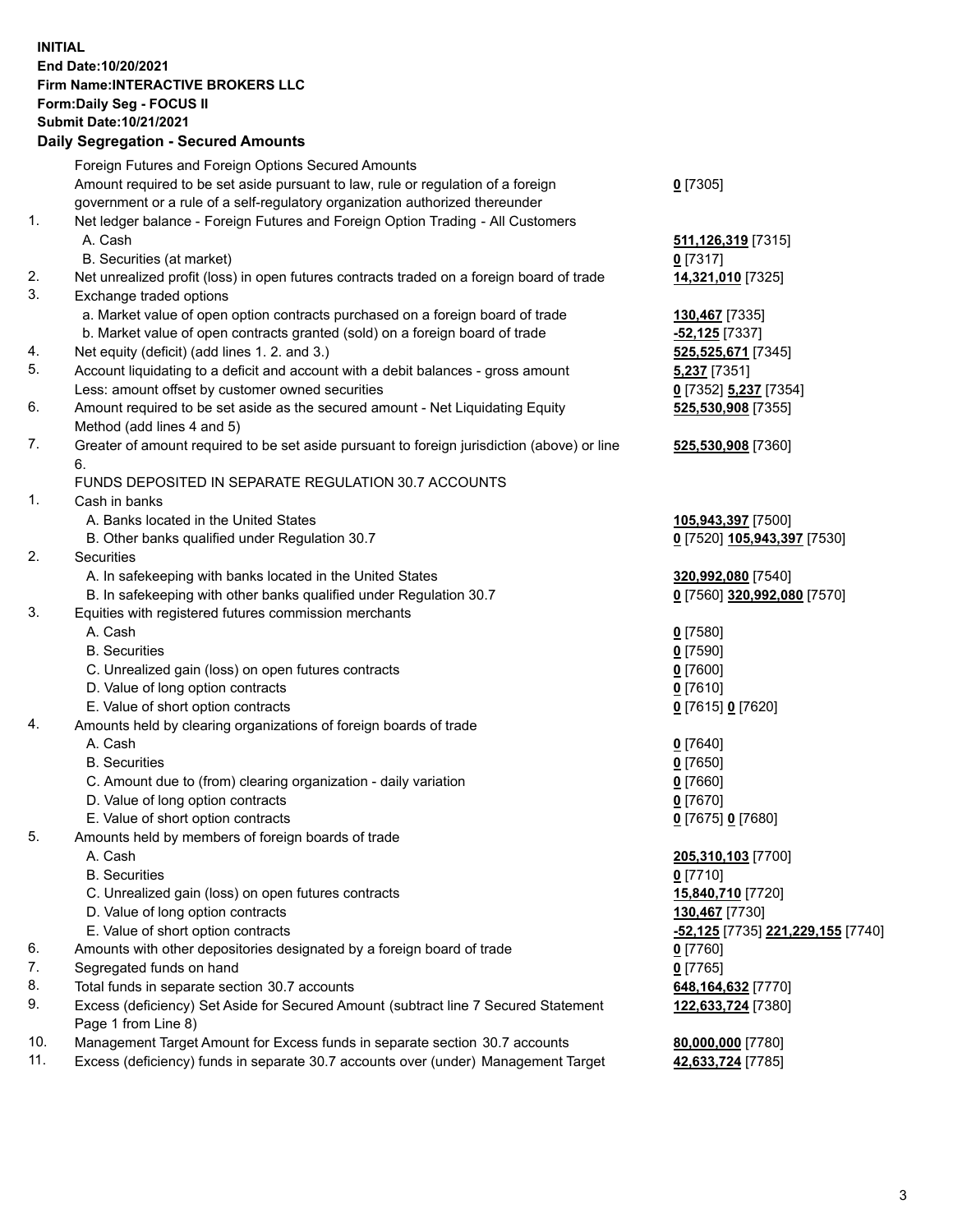**INITIAL End Date:10/20/2021 Firm Name:INTERACTIVE BROKERS LLC Form:Daily Seg - FOCUS II Submit Date:10/21/2021 Daily Segregation - Segregation Statement** SEGREGATION REQUIREMENTS(Section 4d(2) of the CEAct) 1. Net ledger balance A. Cash **7,181,967,129** [7010] B. Securities (at market) **0** [7020] 2. Net unrealized profit (loss) in open futures contracts traded on a contract market **484,107,131** [7030] 3. Exchange traded options A. Add market value of open option contracts purchased on a contract market **440,409,388** [7032] B. Deduct market value of open option contracts granted (sold) on a contract market **-338,711,834** [7033] 4. Net equity (deficit) (add lines 1, 2 and 3) **7,767,771,814** [7040] 5. Accounts liquidating to a deficit and accounts with debit balances - gross amount **1,095,414** [7045] Less: amount offset by customer securities **0** [7047] **1,095,414** [7050] 6. Amount required to be segregated (add lines 4 and 5) **7,768,867,228** [7060] FUNDS IN SEGREGATED ACCOUNTS 7. Deposited in segregated funds bank accounts A. Cash **2,250,626,614** [7070] B. Securities representing investments of customers' funds (at market) **3,179,448,910** [7080] C. Securities held for particular customers or option customers in lieu of cash (at market) **0** [7090] 8. Margins on deposit with derivatives clearing organizations of contract markets A. Cash **1,997,064,499** [7100] B. Securities representing investments of customers' funds (at market) **420,231,810** [7110] C. Securities held for particular customers or option customers in lieu of cash (at market) **0** [7120] 9. Net settlement from (to) derivatives clearing organizations of contract markets **22,977,571** [7130] 10. Exchange traded options A. Value of open long option contracts **440,324,794** [7132] B. Value of open short option contracts **-338,677,686** [7133] 11. Net equities with other FCMs A. Net liquidating equity **0** [7140] B. Securities representing investments of customers' funds (at market) **0** [7160] C. Securities held for particular customers or option customers in lieu of cash (at market) **0** [7170] 12. Segregated funds on hand **0** [7150] 13. Total amount in segregation (add lines 7 through 12) **7,971,996,512** [7180] 14. Excess (deficiency) funds in segregation (subtract line 6 from line 13) **203,129,284** [7190] 15. Management Target Amount for Excess funds in segregation **155,000,000** [7194] 16. Excess (deficiency) funds in segregation over (under) Management Target Amount **48,129,284** [7198]

Excess